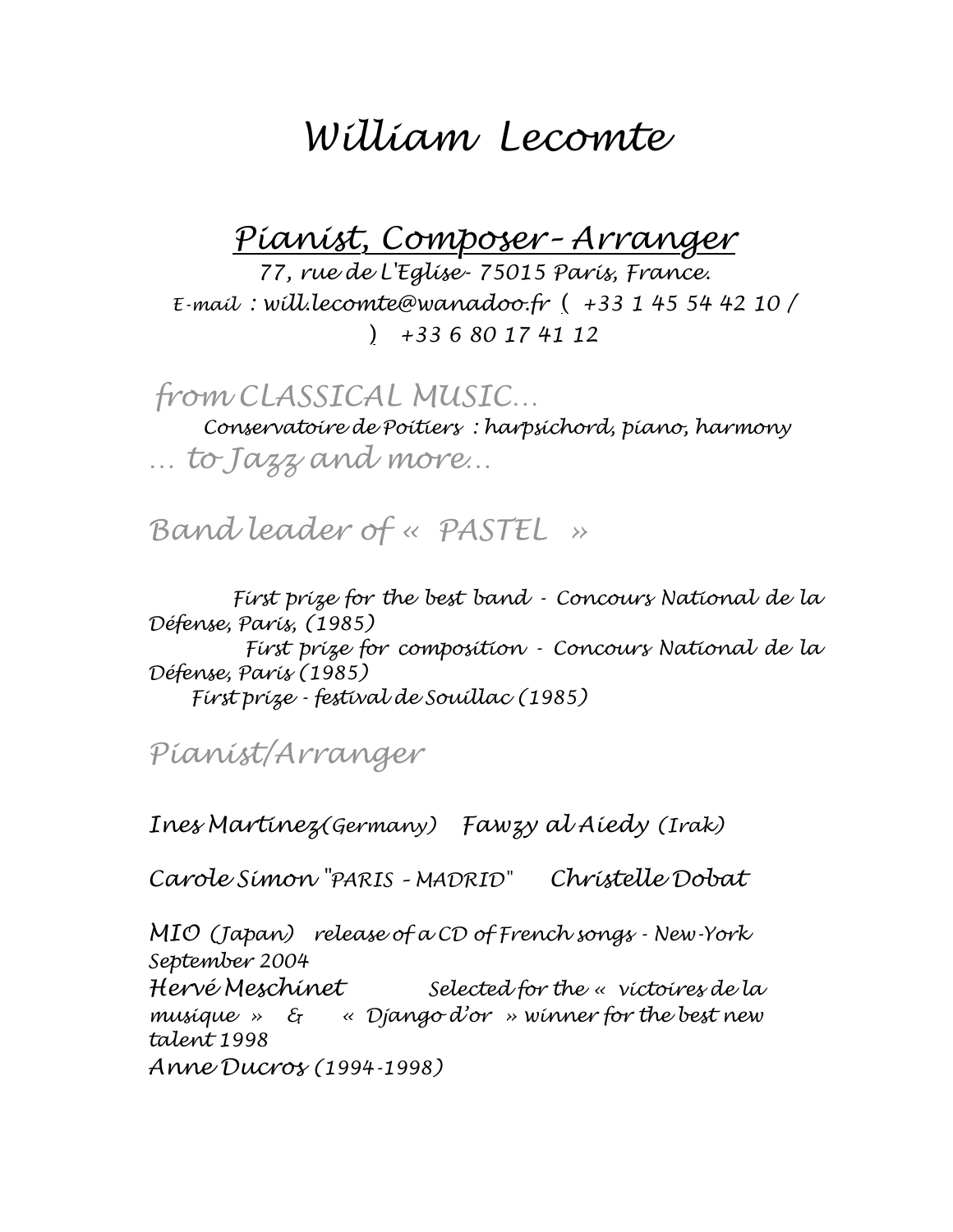*As a pianist with…*

*Jean-luc Ponty(USA) International tours,'CD, DVD (1999-2006) Ines Martinez (Germany), , Fawzy Al Aiedy (Irak) Catia Werneck,Marcello Ferreira (Brasil) Carole Simon, Miguel Sanchez(Spain) Christelle Dobat,, Marc Berthoumieux...*

*Recordings :*

*,*

### *Recently issued*

 *Marc Berthoumieux Jazz /No Jazz Sous la Ville - 2005 Thierry FANFANT Intimes Bonsaî Music 2005 Annik Meschinet/RougeMaliceDes rimes… dérape! Ap'passionato - 2004 LAURA LIIS" " ...*

#### *Discography*

*Jean-luc Ponty Dvd live at Varsovia - Harmonia Mundi - 2003 Catia Carvalho Saudade de Paris –Rambling- Records - 2003 Mariana Ramos Bibia – Lusafrica - 2003 Clémentine Clé et 30° – Sony/Epic records -2003 Akiko Akiko -(Sony Music-2003 ) Jean-luc Ponty live at Semper Opera JLP Productions -Harmonia Mundi - 2003*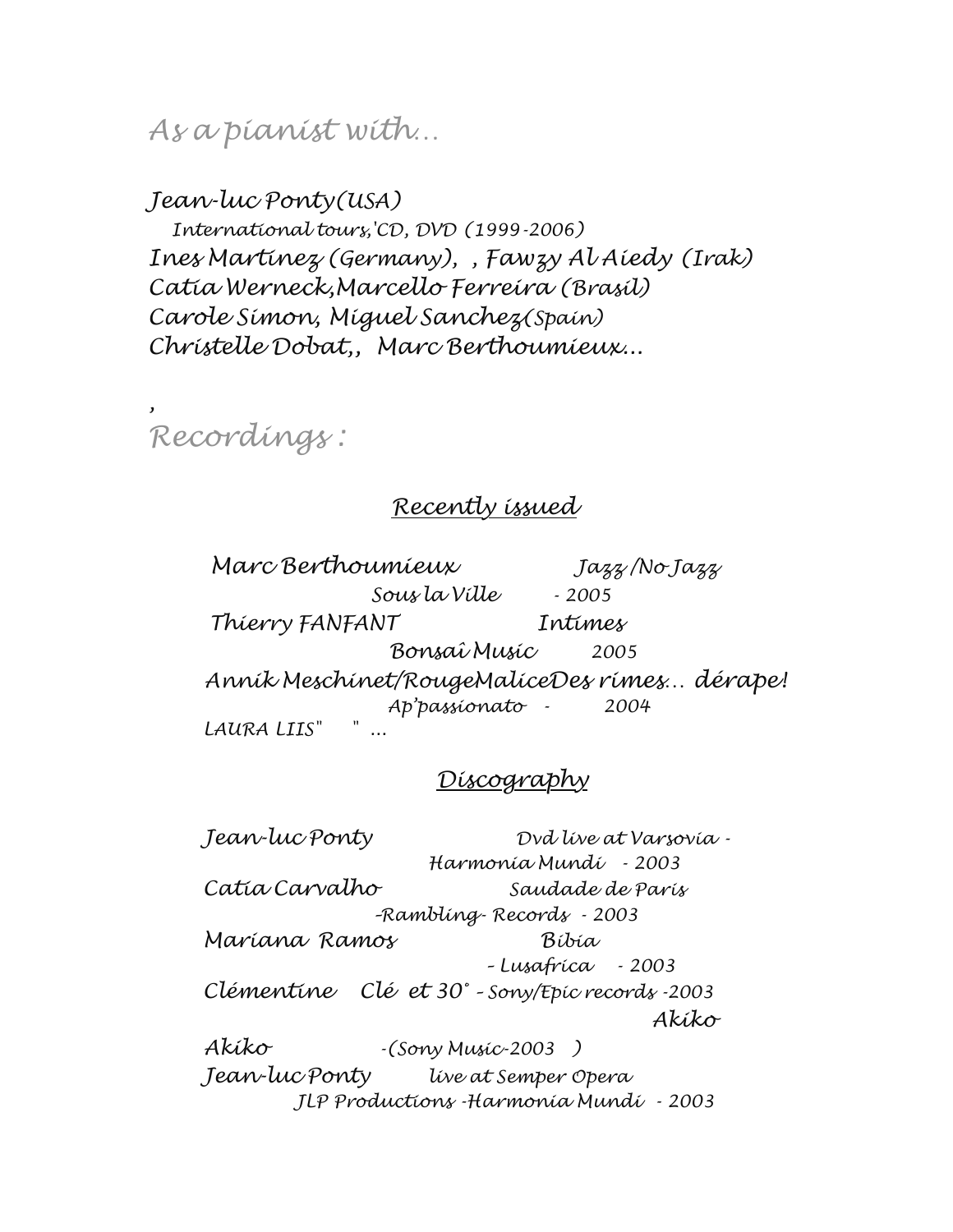*Jean-Luc Ponty Life Enigma - Socadisc - 2001 Catia Carvalho Estrela do sultao Pygmalion - 2001*

*Samy Goz Jet Set Party –Atoll music - 2000 – Samy Goz Salsa Rica – Atoll music - 1998 Hervé Meschinet Cannonblues – OCTO musique - 1998 Nico Strazzulo Pan music - 1997 David Koven Nouveau monde – EMI - 1996 Pastel* Patience – *label open* /OMD - 1985